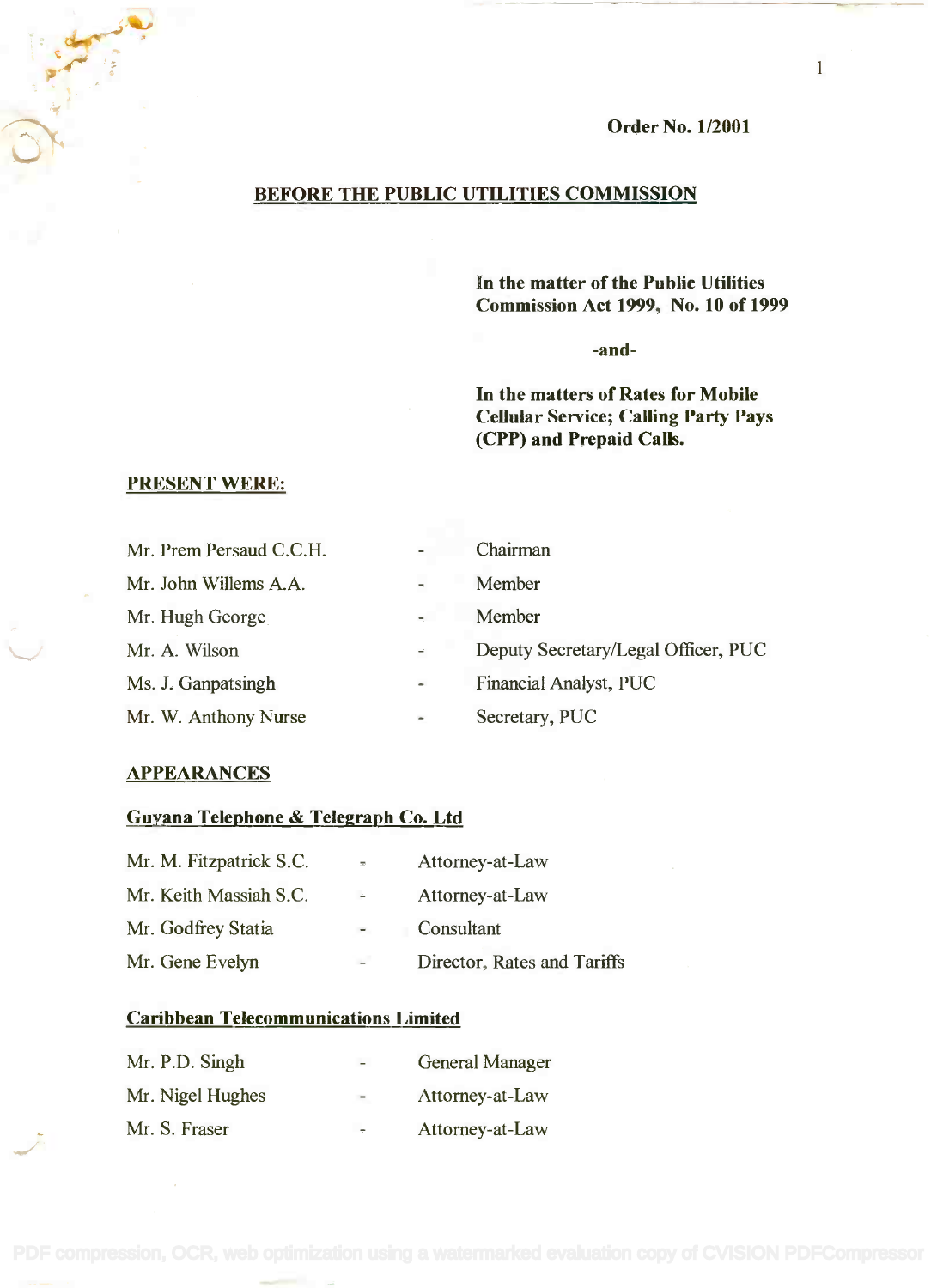### Consumers Advisory Bureau

| Ms. Eileen Cox    | $\overline{\phantom{a}}$ | President       |
|-------------------|--------------------------|-----------------|
| Mr. Nigel Huughes | $\sim$                   | Attorney-at-Law |
| Mr. S. Fraser     | $\overline{\phantom{a}}$ | Attorney-at-Law |

### Caribbean Wireless Telecommunication

| Mr. S. Fraser    | $\rightarrow$ | Attorney-at-Law |
|------------------|---------------|-----------------|
| Mr. Nigel Hughes | $\sim$        | Attorney-at-Law |

### ORDER:

The Public Utilities Commission at a hearing on the 28<sup>th</sup> March 2001 considered the questions of Mobile Cellular Service Rates, Prepaid Cards and Calling Party Pays (CPP), and being of the opinion that the public interest so requires, by this order Pays (CPP), and being of the opinion that the public interest so requires, by this order fixed temporary rates to be charged by the Guyana Telephone and Telegraph Company fixed temporary rates to be charged by the Guyana Telephone and Telegraph Company with effect from  $1<sup>st</sup>$  May 2001 pending the final decision in these proceedings of the following following -

### CELLULAR SERVICE

The current rates with respect to each of four plans, namely, Plan A, Plan B, Plan C and Plan D; are as follows:- Plan C and Plan D; are as follows:-

|        | Rental/<br><b>Service</b> | Free<br><b>Minutes</b> | <b>Airtime Rates/</b><br><b>Minute</b> |                 |
|--------|---------------------------|------------------------|----------------------------------------|-----------------|
|        |                           |                        | Peak                                   | <b>Off Peak</b> |
| Plan A | \$3,045.00                | 20                     | \$76.13                                | \$30.45         |
| Plan B | \$8,120.00                | 60                     | \$48.72                                | \$25.38         |
| Plan C | \$13,702.50               | 250                    | \$48.72                                | \$30.45         |
| Plan D | \$1,015.00                | None                   | \$40.60                                | \$40.60         |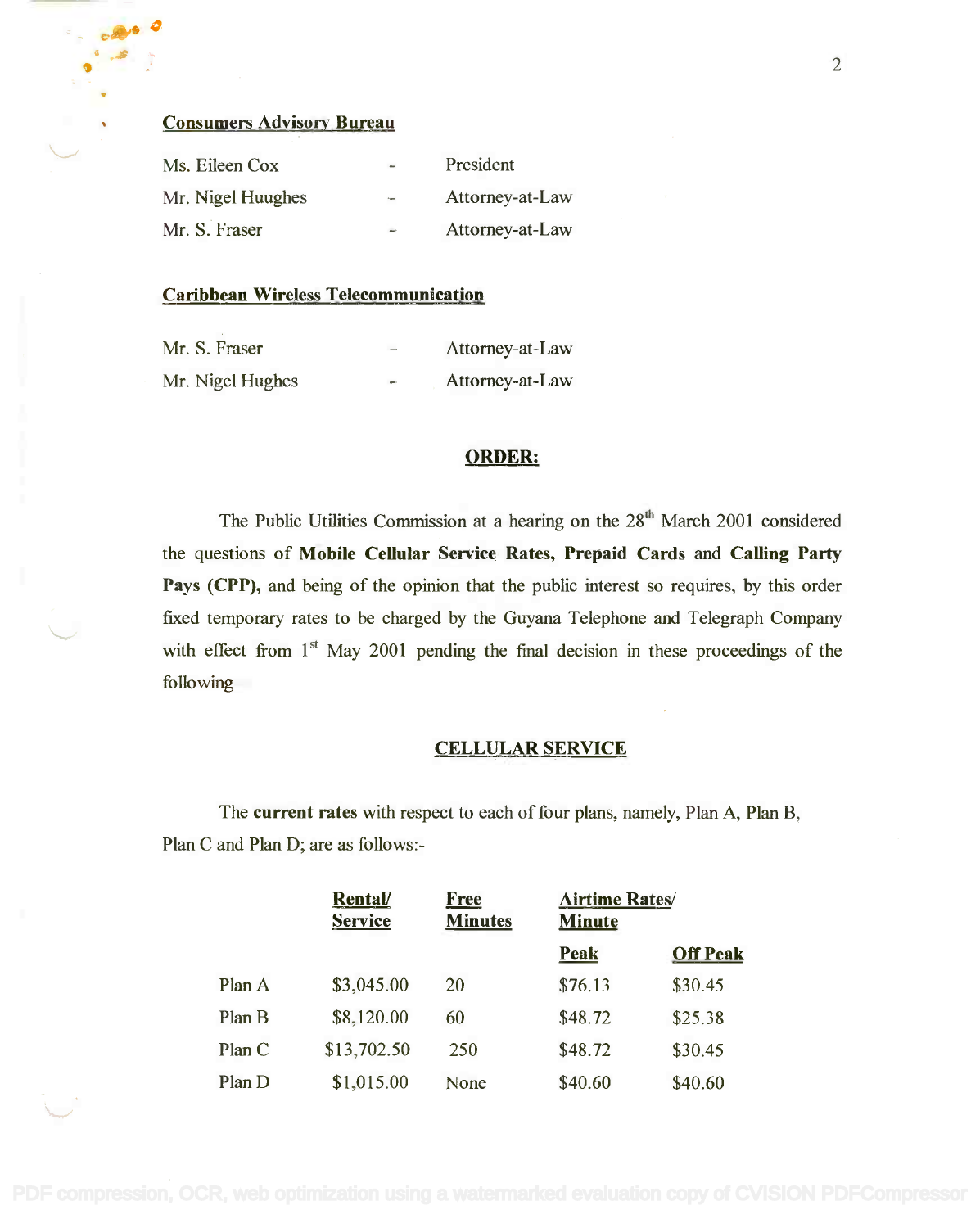| <b>Service Activation Charge</b> | \$10,657.50 |
|----------------------------------|-------------|
| <b>Re-activation Charge</b>      | \$2,030.50  |
| <b>Service Deposit</b>           | \$10,657.00 |

- The service charge has no long distance charge and roaming charge. The service charge has no long distance charge and roaming charge.
- Subscribers pay to make and receive calls.
- International calls attract a 17.5 per cent surcharge on the approved wire line collection charges. line collection charges.

# NEW RATES

(1) With effect from 1st May 2001 the following temporary rates shall take (1) With effect from 1st May 2001 the following temporary rates shall take effect:- effect:-

| Plan                            | <b>Monthly Free</b><br><b>Minutes</b> | <b>Monthly Subscriber</b><br><b>Access Charge</b> | <b>Usage Charge</b><br><b>Per Minute</b> |
|---------------------------------|---------------------------------------|---------------------------------------------------|------------------------------------------|
| 66 A 39                         |                                       |                                                   |                                          |
| <b>Peak Hours</b>               | 50                                    | \$1800.00                                         | \$32.00                                  |
| <b>Off Peak</b><br>Hours        | ÷                                     | Ë                                                 | \$27.00                                  |
| "B"                             |                                       |                                                   |                                          |
| Peak Hour                       | 100                                   | \$3080.00                                         | \$27.00                                  |
| <b>Off Peak</b><br>Hours        | Y.                                    | ÷                                                 | \$22.00                                  |
| ``C"                            |                                       |                                                   |                                          |
| <b>Peak Hours</b>               | 200                                   | \$5400.00                                         | \$22.00                                  |
| Off-Peak<br>Hours               | ÷                                     | $-$                                               | \$18.00                                  |
| "D"                             |                                       |                                                   |                                          |
| <b>Peak Hours</b>               | 400                                   | \$9000.00                                         | \$17.00                                  |
| <b>Off Peak</b><br><b>Hours</b> |                                       | ÷                                                 | \$14.00                                  |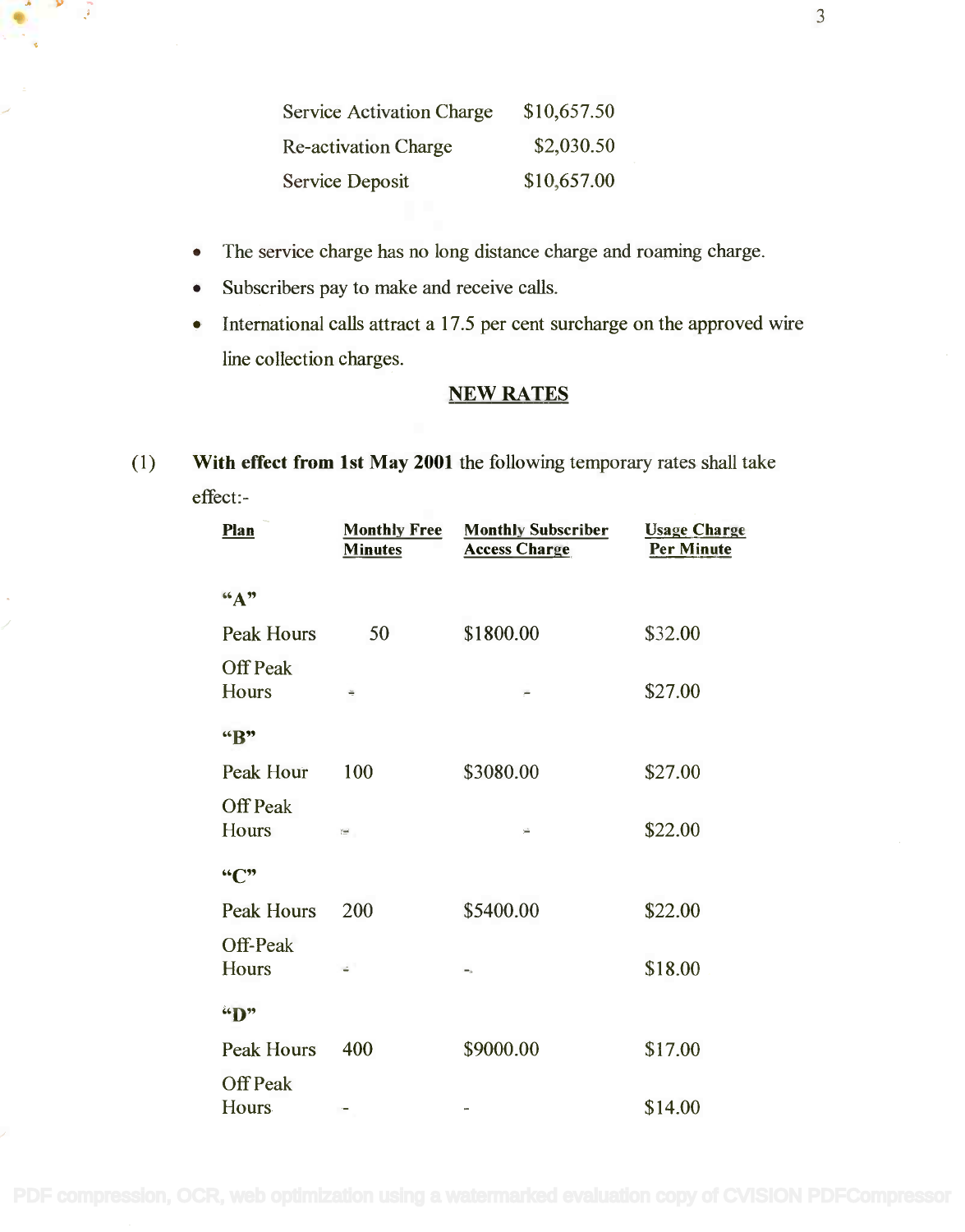\* Peak Hours \* Peak Hours \*Off Peak Hours **\*Off Peak Hours**

 $\bullet$   $\mathbb{R}$  .

 $6.00.$  a.m.  $\approx$  6.00 p.m. Mondays to Fridays. 6.00 p.m. - 6.00 a.m. Mondays to Fridays and all day 6.00 p.m. - 6.00 a.m. Mondays to Fridays and all day Saturdays, Sundays and Public Holidays. Saturdays, Sundays and Public Holidays.

- (2) It is also ordered that usage charges will be waived on international incoming calls. calls.
- (3) That usage charge for domestic calls will be independent of the distance (3) That usage charge for domestic calls will be independent of the distance between originating and terminating calls. between originating and terminating calls.
- (4) That a one time activation charge of \$4500.00 will be levied with a (4) That a one time activation charge of \$4500.00 will be levied with a reactivation charge of \$1000.00. reactivation charge of\$1000.00.
- (5) The 17.5 per cent surcharge on the approved wireline collection charges for (5) The 17.5 per cent surcharge on the approved wireline collection charges for international calls shall be discontinued. international calls shall be discontinued.

### Calling Party Pays

(6) It is further ordered that the system of Calling Party Pays (CPP) be introduced, (6) It is further ordered that the system of Calling Party Pays (CPP) be introduced, and the interconnection charge for fixed to mobile and mobile to fixed should and the interconnection charge for fixed to mobile and mobile to fixed should be \$7.00. This amount of \$7.00 is inclusive of the rates approved by this be \$7.00. This amount of \$7.00 is inclusive of the rates approved by this Commission as heretofore set out. Commission as heretofore set out.

(a) Cellular customers will have the option to utilise the system of CPP or (a) Cellular customers will have the option to utilise the system of CPP or receiving party pays (RPP) receiving party pays (RPP)

- (7) Airtime charge for a call from a FIXED LINE to a Mobile Cellular customer (7) Airtime charge for a call from a FIXED LINE to a **Mobile Cellular** customer be at a flat rate of \$10.00 per minute regardless of the time of day. The be at a flat rate of \$10.00 per minute regardless of the time of day. The interconnection fee of \$7.00 is inclusive in this amount. interconnection fee of\$7.00 is inclusive in this amount.
- (8) Because CPP represents a significant change for wire line subscribers, GT&T (8) Because CPP represents a significant change for wire line subscribers, GT&T shall institute a mandatory notification that will: shall institute a mandatory notification that will:
	- Alert the calling party that they will incur air time charges, Alert the calling party that they will incur air time charges,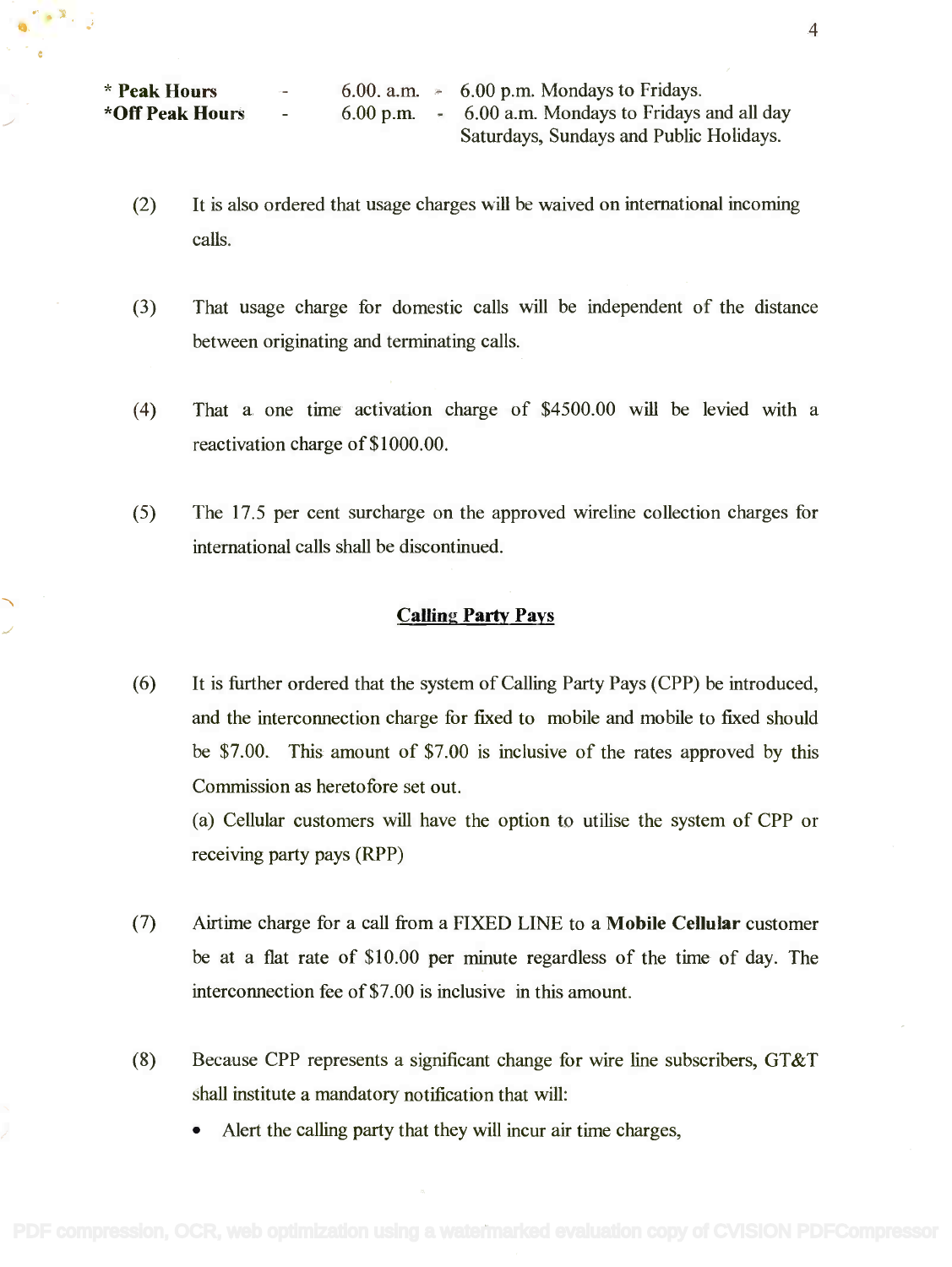• Advise the calling party of the permitted rate that applies,

Ä

- Afford the calling party the opportunity to terminate the call at that point without incurring any charges, and
- Inform persons less than 18 years old that they are prohibited from Inform persons less than 18 years old that they are prohibited from completing such calls. completing such calls.
- (9) GT&T ordered to submit monthly information to the Commission in order (9) GT&T ordered to submit monthly information to the Commission in order that it assesses the impact of the new rates. Such information shall include the that it assesses the impact of the new rates. Such information shall include the amount and additional amount of subscribers to each plan, and return of amount and additional amount of subscribers to each plan, and return of income generated per plan. income generated per plan.

### PrePaid Cards

(10) The Commission also approves the pre-paid card service, as per the following (10) The Commission also approves the pre-paid card service, as per the following face value of the card, and expiring of the card, as follows:-

| <b>Face Value</b> |               | <b>Expiry</b>   |
|-------------------|---------------|-----------------|
| \$2,000.00        |               | after 6 months  |
| \$3,000.00        | ш,            | after 6 months  |
| \$5,000.00        | $\rightarrow$ | after 9 months  |
| \$7,000.00        | ų.            | after 9 months  |
| \$12,000.00       |               | after 12 months |

- (11) There shall be a onetime establishment (programming and activation) charge (11) There shall be a onetime establishment (programming and activation) charge of \$4500.00; a re-establishing or re-activating service of \$1,000; air time rate of \$4500.00; a re-establishing or re-activating service of \$1,000; air time rate at peak hours \$37.00 per minute and Off peak rate at \$29.00 per minute. The at peak hours \$37.00 per minute and Off peak rate at \$29.00 per minute. The peak and Off peak hours are the same as those earlier herein set out with peak and Off peak hours are the same as those earlier herein set out with respect to the Cellular Service. respect to the Cellular Service.
- (12) Customers to this service will be allowed a 60 days zero balance grace period (12) Customers to this service will be allowed a 60 days zero balance grace period during which he/she must be allowed to remain on the network and continue during which he/she must be allowed to remain on the network and continue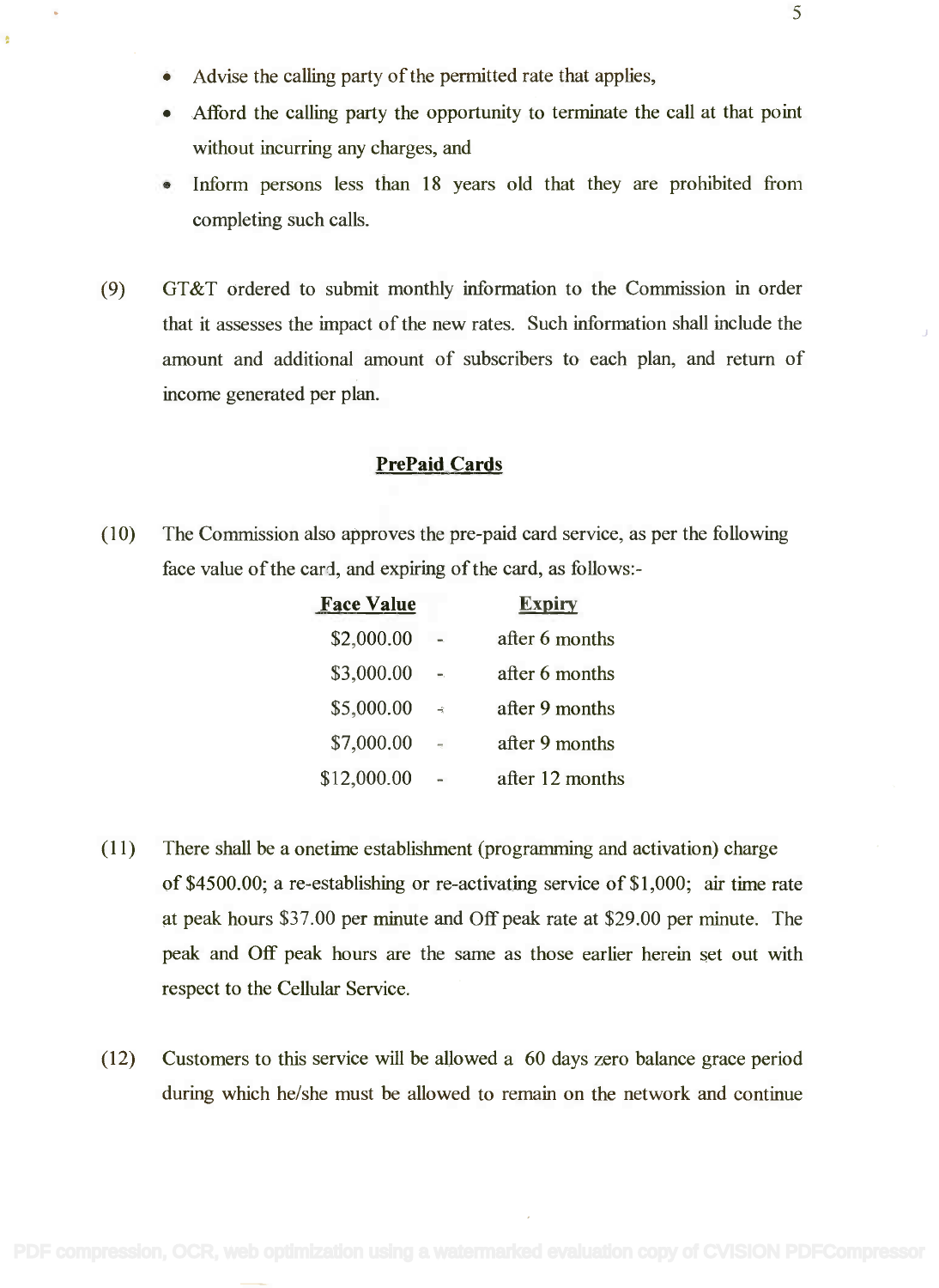to receive calls. The reactivation charge will thereafter come into effect if the customer desires to continue the use of the service. customer desires to continue the use of the service.

- (13) GT&T or CTL which may collect charges for each other for the use of the (13) GT&T or CTL which may collect charges for each other for the use of the other's service will be allowed to retain such percentage or sum as other's service will be allowed to retain such percentage or sum as administration expense for each call as they promisedthe Commission to administration expense for each call as they promised the Commission to negotiate between themselves. Should they fail to arrive at any agreement, negotiate between themselves. Should they fail to arrive at any agreement, then upon notification to the Commission not later than  $1<sup>st</sup>$  June 2001, the Commission shall fix a hearing to determine what may be reasonable and just Commission shall fix a hearing to determine what may be reasonable and just in all the circumstances. in all the circumstances.
- (14) GT&T is hereby directed that it makes public the new rates for the GT&T is hereby directed that it makes public the new rates for the information of subscribers and the public generally and to give due and adequate public notification of all matters touching this Order.

Dated this 29<sup>th</sup> day of March, 2001.

*l*eaum Prem Persaud C.C.H. Chairman **Prem Persaud C.C.H .** Roum

John Willems A.A.

Hugh George **Hugh George c/** *....!£...7Z.K.>./..~y*

 $\sqrt{a}$ *J ;*

Commissioner

Commissioner

 $\overline{2}$ 

*,Y -.* **/~ <sup>11</sup>** *'l* /.. ~, ,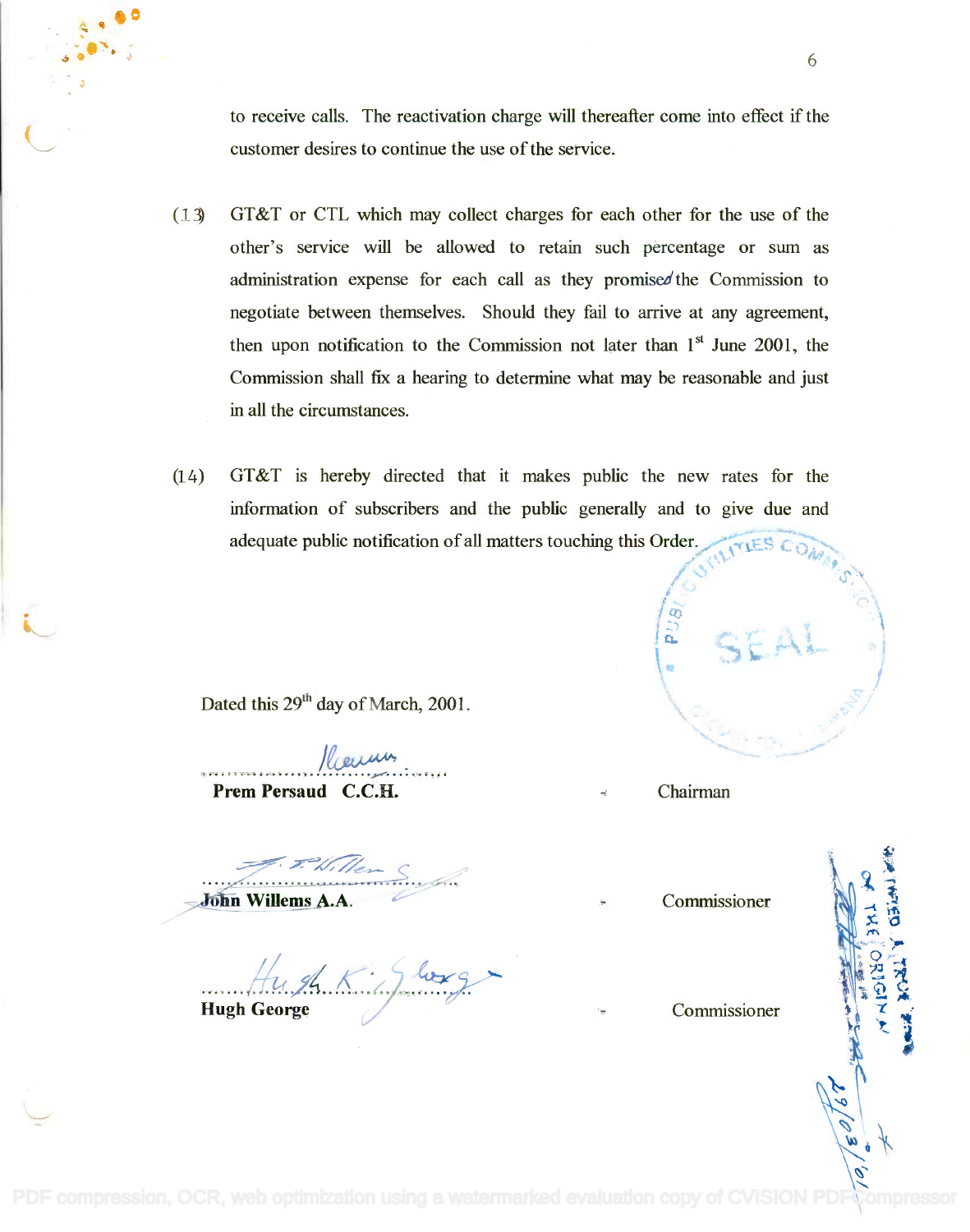### GUYANA TELEPHONE & TELEGRAPH CO. LIMITED **GUYANA TELEPHONE & TELEGRAPH** CO. **LIMITED**

TARIFF No. 1-2001 TARIFF No. 1-2001

### REVENUE REQUIREMENT **REVENUE REQUIREMENT**

#### (In G \$000's) *(In* G *\$OOO's)*

|           |                                                                          | 2002                 |                                |  |
|-----------|--------------------------------------------------------------------------|----------------------|--------------------------------|--|
| 1.        | <b>Rate Base</b>                                                         | 11.904.548 Sch. 2    | L.14                           |  |
| 2.        | Allowed Rate of Return on Rate Base (Annual)                             | 15.00%               |                                |  |
| 3.        | Allowed Return on Rate Base                                              | 1,785,682 L.1 x L.2  |                                |  |
| 4.        | Add: Operating Income Taxes                                              |                      | 1,461,013 L.3 x .45 / .55      |  |
| 5.        | Add: Operating Expenses                                                  | 8,017,104            |                                |  |
| $-6.$     | Revenue Requirement                                                      |                      | $11,263,798$ $L.3 + L.4 + L.5$ |  |
| 7.        | <b>Projected Revenues</b>                                                | 9,668,199            |                                |  |
| 8.        | Net Revenue Increase Required                                            | 1,595,599 L.6 - L.7  |                                |  |
| 9.        | Less: Net Increased International Revenues from<br>Stimulation, per GT&T | 1,105,051            |                                |  |
| 10.<br>m. | Local Net Revenue Increase                                               | 490,548<br>--------- |                                |  |
|           |                                                                          |                      |                                |  |
| 11.       | Revenue Increase %                                                       | 5.1%                 |                                |  |

 $\omega = \delta$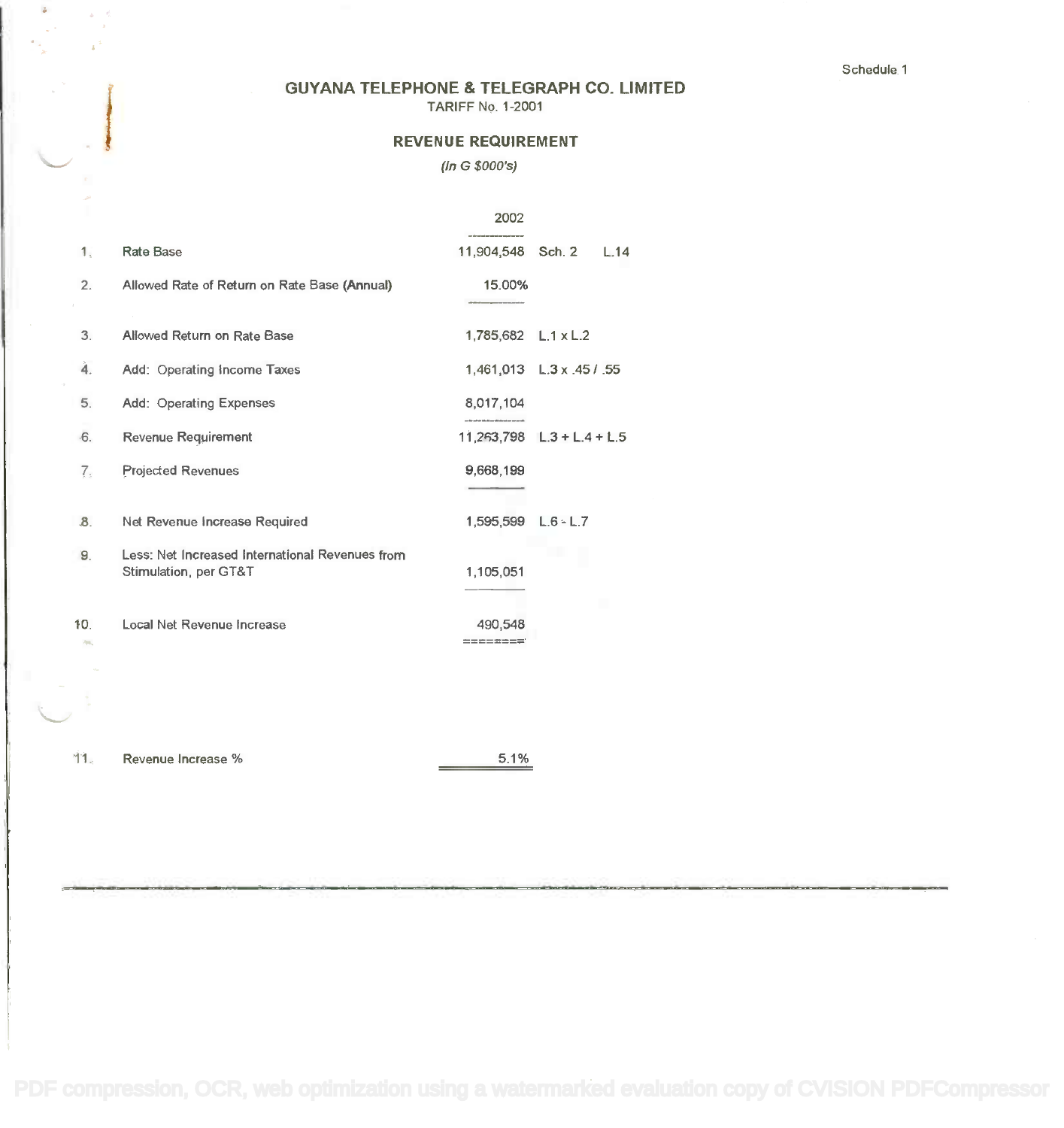Schedule 2 Schedule 2

### GUYANA TELEPHONE & TELEGRAPH CO. LIMITED **GUYANA TELEPHONE & TELEGRAPH CO. LIMITED** TARIFF No. 1-2001 TARIFF No. 1-2001

### ADJUSTED RATE BASE - 2002 [Average] ~ **ADJUSTED RATE BASE· <sup>2002</sup> [Average]**

(In G \$000's) *(In* G *\$000'5)*

|             |                                                    | Wireline<br>-----------------                    | Cellular<br><b><i>Chairman Column Column Column</i></b> | Total<br><b>Continued by the continued of the continued by</b> | FCC working<br>capital<br>allowance<br>OF TY EX-LOAN BRAN PE ARABAIN WELL | Exclude<br>Franchise<br>Investment<br>the character and contact the character of the | Exclude<br>Sinking<br>Funds<br><b>CONTRACTOR CONTRACTOR DE DEL TENSION</b> | Total                                                            |
|-------------|----------------------------------------------------|--------------------------------------------------|---------------------------------------------------------|----------------------------------------------------------------|---------------------------------------------------------------------------|--------------------------------------------------------------------------------------|----------------------------------------------------------------------------|------------------------------------------------------------------|
|             | 1. Telecommunications Plant.                       | 28,112,477                                       | 2,014,374                                               | 30,126,851                                                     |                                                                           | (971, 502)                                                                           |                                                                            | 29, 155, 349                                                     |
|             | 2. Accumulated Depreciation                        | (12, 374, 740)                                   | (301, 898)                                              | (12,676,638)                                                   |                                                                           |                                                                                      |                                                                            | (12,676,638)                                                     |
|             | 3. Net Telecommunications Plant                    | 15,737,737                                       | -------------------<br>1,712,476                        | 17,450,213                                                     |                                                                           | -------------------<br>(971, 502)                                                    |                                                                            | can PF and mean and see also detected one has an<br>16,478,711   |
|             | 4. Materials and Supplies                          | 646,762                                          | 73,238                                                  | 720,000                                                        |                                                                           |                                                                                      |                                                                            | 720,000                                                          |
|             | 5. Prepayments                                     | 48,507                                           | 5,493                                                   | 54,000                                                         |                                                                           |                                                                                      |                                                                            | 54,000                                                           |
| 6.          | <b>Working Capital</b>                             | 4,068,259                                        | 460,684                                                 | 4,528,943                                                      | (4,287,219)                                                               |                                                                                      |                                                                            | 241,724                                                          |
|             | 7. Noncurrent Assets                               | 1,198,128                                        | 0                                                       | 1,198,128                                                      |                                                                           |                                                                                      | (1, 152, 575)                                                              | 45,553                                                           |
| 8.          | <b>Customer Deposits</b>                           | (211,001)                                        | (23, 893)                                               | (234, 894)                                                     |                                                                           |                                                                                      |                                                                            | (234, 894)                                                       |
|             | 9. Deferred Income Taxes                           | (3,313,029)                                      | (375, 163)                                              | (3,688,192)                                                    |                                                                           |                                                                                      |                                                                            | (3,688,192)                                                      |
|             |                                                    | so as the set we have an as the set of the as we | .<br>1979 Steppens III should be, say \$75.00 at 10     |                                                                |                                                                           | a see the "discussion of the motion for any county                                   |                                                                            | to be an or or year or yet out on the battery                    |
|             | 10. Unadjusted Rate base                           | 18,175,362                                       | 1,852,836                                               | 20,028,198                                                     | (4, 287, 219)                                                             | (971, 502)                                                                           | (1, 152, 575)                                                              | 13,616,902                                                       |
|             | 11. Less: Difference in W/C req.                   | (1,017,065)                                      | (115, 171)                                              | (1, 132, 236)                                                  | 1,132,236                                                                 |                                                                                      |                                                                            | 0                                                                |
|             | 12. Less: Revaluation reserve                      | (4, 436, 339)                                    |                                                         | (4, 436, 339)                                                  |                                                                           |                                                                                      |                                                                            | (4, 436, 339)                                                    |
|             | 13. Add: Adjustment in<br>accumulated depreciation |                                                  |                                                         |                                                                |                                                                           |                                                                                      |                                                                            |                                                                  |
| <b>Part</b> | based on revaluations                              | 2,723,985<br>---------------                     |                                                         | 2,723,985<br>--------------                                    |                                                                           |                                                                                      |                                                                            | 2,723,985<br>the first page was see our and good for any hole of |
|             |                                                    |                                                  |                                                         |                                                                |                                                                           |                                                                                      |                                                                            |                                                                  |
|             | 14. Adjusted rate base                             | 15,445,944                                       | 1,737,665                                               | 17,183,608                                                     | (3, 154, 983)                                                             | (971, 502)                                                                           | (1, 152, 575)                                                              | 11,904,548                                                       |

, .

 $\ddot{\phantom{a}}$ 

 $\sim \pi^{-1}$ 

"-----""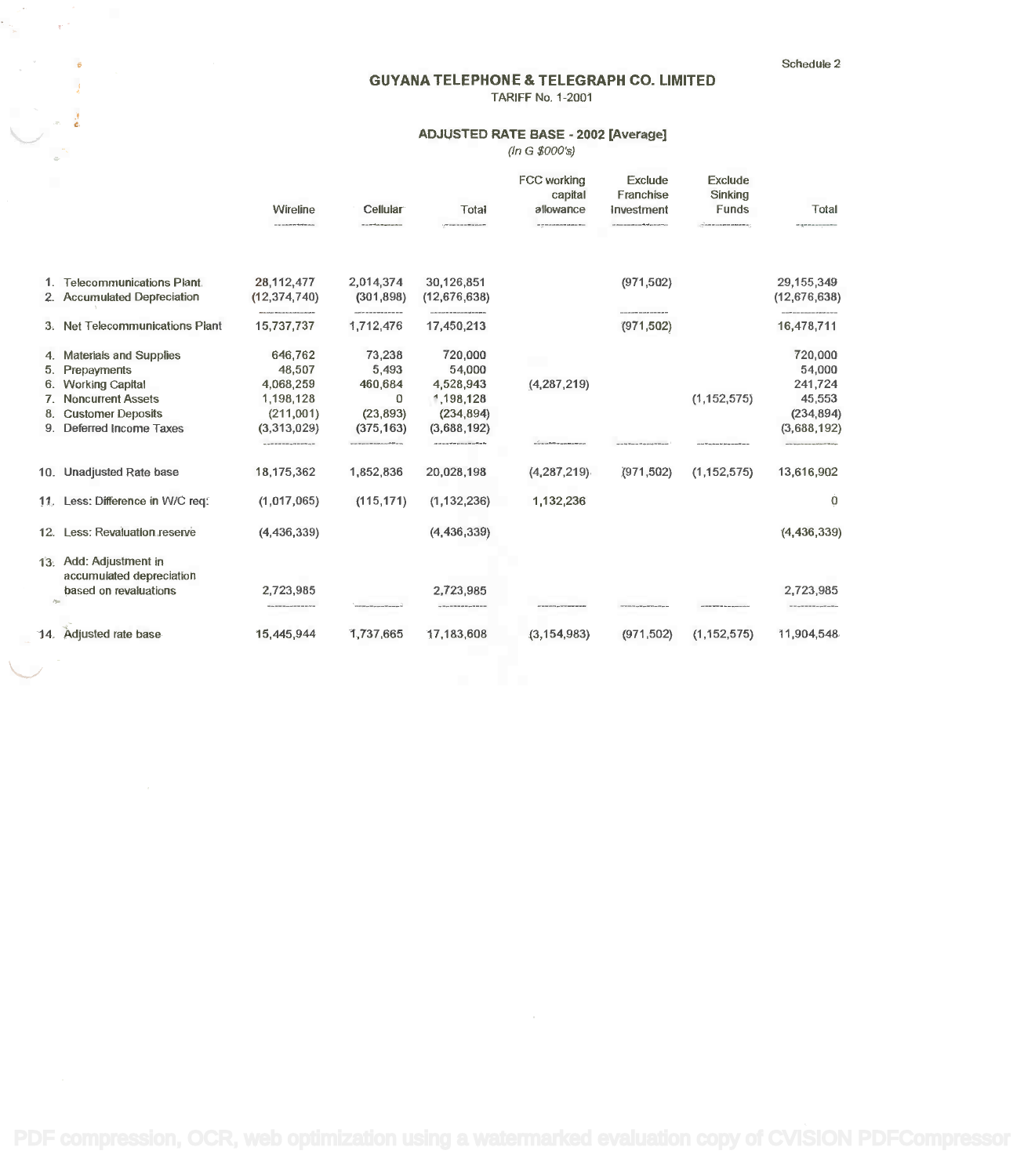### GUYANA TELEPHONE & TELEGRAPH CO. LIMITED **GUYA'NA TELEPHONE & TELEGRAPH** CO. **LIMITED** TARIFF No. 1-2001 **TARIFF** No. **1-2001**

 $\frac{1}{\sqrt{2}}$ 

|          |                                                                                         | (ln G \$000's)                       | <b>WORKING CAPITAL</b> |  |  |
|----------|-----------------------------------------------------------------------------------------|--------------------------------------|------------------------|--|--|
|          |                                                                                         | 2002                                 |                        |  |  |
| 2.<br>3. | Total adjusted operating expense<br>Less: Depreciation & amortization<br>Plus: Interest | 8,017,104<br>(2, 198, 054)<br>62,913 |                        |  |  |
| 4.<br>5. | Expense used to compute working capital<br>Working capital allowance                    | 5,881,962<br>$+15/365$               | Sum                    |  |  |
| 6.       | Working capital allowance                                                               | 241,724<br>------                    | $L.4 \times L.5$       |  |  |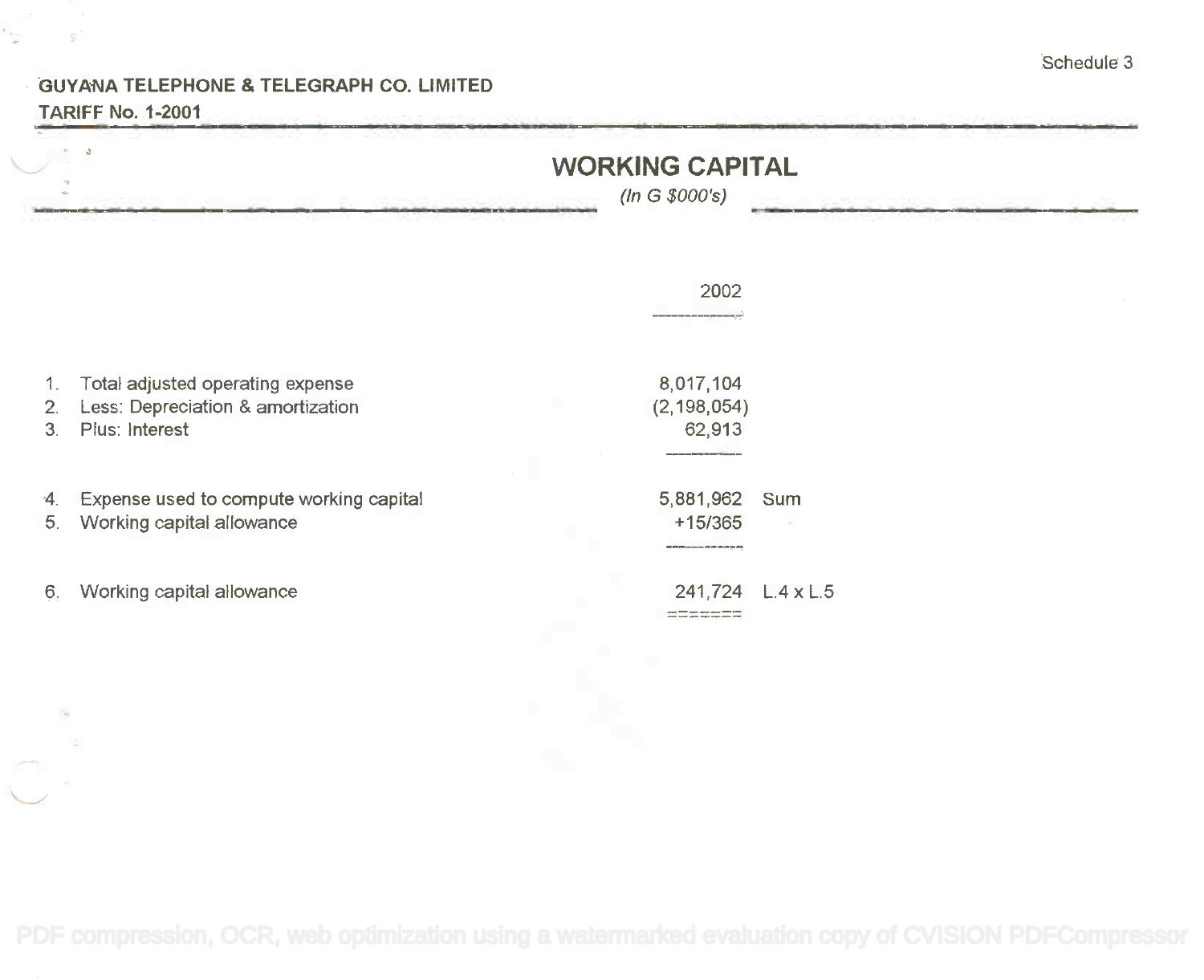Schedule 4 Schedule 4

### GUYANA TELEPHONE & TELEGRAPH CO. LIMITED GUYANA TELEPHONE & TELEGRAPH CO. LIMITED TARIFF No. 1-2001 TARIFF No. 1·2001

### ADJUSTED OPERATING REVENUE AND EXPENSES - 2002 ADJUSTED OPERATING REVENUE AND EXPENSES - 2002 (In G \$000's) *(In* G *\$OOO's)*

.  $\mathbf{r}$ 

 $\mathbf{d}^{\left(2\right)}$ 

 $\langle \cdot \rangle$  is a

|                |                                           | Wireline                       | Cellular   | Total      | <b>Exclude</b><br>Franchise<br>Amortization | Exclude<br>Revaluation<br>Amortization | Total                 |
|----------------|-------------------------------------------|--------------------------------|------------|------------|---------------------------------------------|----------------------------------------|-----------------------|
|                | <b>Revenues:</b>                          |                                |            |            |                                             |                                        |                       |
| $1_{-}$        | International Inbound Service             | 3,130,733                      | 0          | 3,130,733  |                                             |                                        | 3,130,733             |
| 2.             | International Audiotext Inbound Service   | 0                              | $\circ$    | o          |                                             |                                        | $\circ$               |
| 3.             | <b>International Outbound Service</b>     | 2,449,631                      | 62,450     | 2,512,081  |                                             |                                        | 2,512,081             |
| 4.             | <b>Local Services</b>                     | 746,385                        | 378,404    | 1,124,789  |                                             |                                        | 1,124,789             |
| 5.             | <b>Domestic Usage Sensitive</b>           | 1,079,890                      | 962,692    | 2,042,582  |                                             |                                        | 2,042,582             |
| 6.             | <b>Network Access Service Revenues</b>    | 378,965                        | 384,519    | 763,484    |                                             |                                        | 763,484               |
| 7 <sub>1</sub> | <b>Internet Services</b>                  | 0                              | o          | o          |                                             |                                        | 0                     |
| 8              | <b>Other Revenues</b>                     | 304,920                        | 62,004     | 366,924    |                                             |                                        | 366,924               |
| 9.             | <b>Bad Debts</b>                          | (235, 393)                     | (37,001)   | (272, 394) |                                             |                                        | (272, 394)            |
|                |                                           |                                |            |            |                                             |                                        |                       |
| 10.            | <b>Total Revenues</b>                     | 7,855,132                      | 1,813,067  | 9,668,199  | o                                           | $\circ$                                | 9,668,199<br>金属金属金属金属 |
|                |                                           |                                |            |            |                                             |                                        |                       |
|                | <b>Expenses:</b>                          |                                |            |            |                                             |                                        |                       |
| 11.            | International Outbound Settlement         | 1,344,322                      | 34,272     | 1,378,594  |                                             |                                        | 1,378,594             |
| 12.            | <b>International Audiotext Settlement</b> | o                              | o          | 0          |                                             |                                        | 0                     |
| 13.            | international long distance expenses      | 381,276                        | ٥          | 381,276    |                                             |                                        | 381,276               |
| 14.            | Plant specific operations                 | 1,354,236                      | 0          | 1,354,236  |                                             |                                        | 1,354,236             |
| 15.            | Plant nonspecific operations              |                                |            |            |                                             |                                        |                       |
| 16.            | Depreciation and amortization             | 2,388,594                      | 237,437    | 2,626,031  | (30, 156)                                   | (397, 821)                             | 2,198,054             |
| 17.            | Other                                     | 531,276                        | o          | 531,276    |                                             |                                        | 531,276               |
| 18.            | <b>Customer operations</b>                | 715,056                        | ٥          | 715,056    |                                             |                                        | 715,056               |
| 19.            | Corporate operations                      | 753,807                        | 522,105    | 1,275,912  |                                             |                                        | 1,275,912             |
| 20.            | <b>Advisory Fees</b>                      | 471,308                        | 108,784    | 580,092    |                                             |                                        | 580,092               |
| 21.            | Property and other taxes                  | 208,096                        | 0          | 208,096    |                                             |                                        | 208,096               |
| 22.            | Other                                     | $\mathbf 0$                    | 0          | o          |                                             |                                        | o                     |
|                | 23. Unadjusted Expense                    | 8,147,971                      | 902,598    | 9,050,569  | (30, 156)                                   | (397, 821)                             | 8,622,592             |
|                | 24. Tax benefit of interest               | (25, 396)                      |            | (25, 396)  |                                             |                                        | (25, 396)             |
|                | 25. Exclude Advisory Fees                 | (471, 308)<br>---------------- | (108, 784) | (580,092)  |                                             |                                        | (580,092)             |
|                | 26. Adjusted Expense                      | 7,651,267                      | 793,814    | 8,445,081  | (30, 156)                                   | (397, 821)                             | 8,017,104<br>-------- |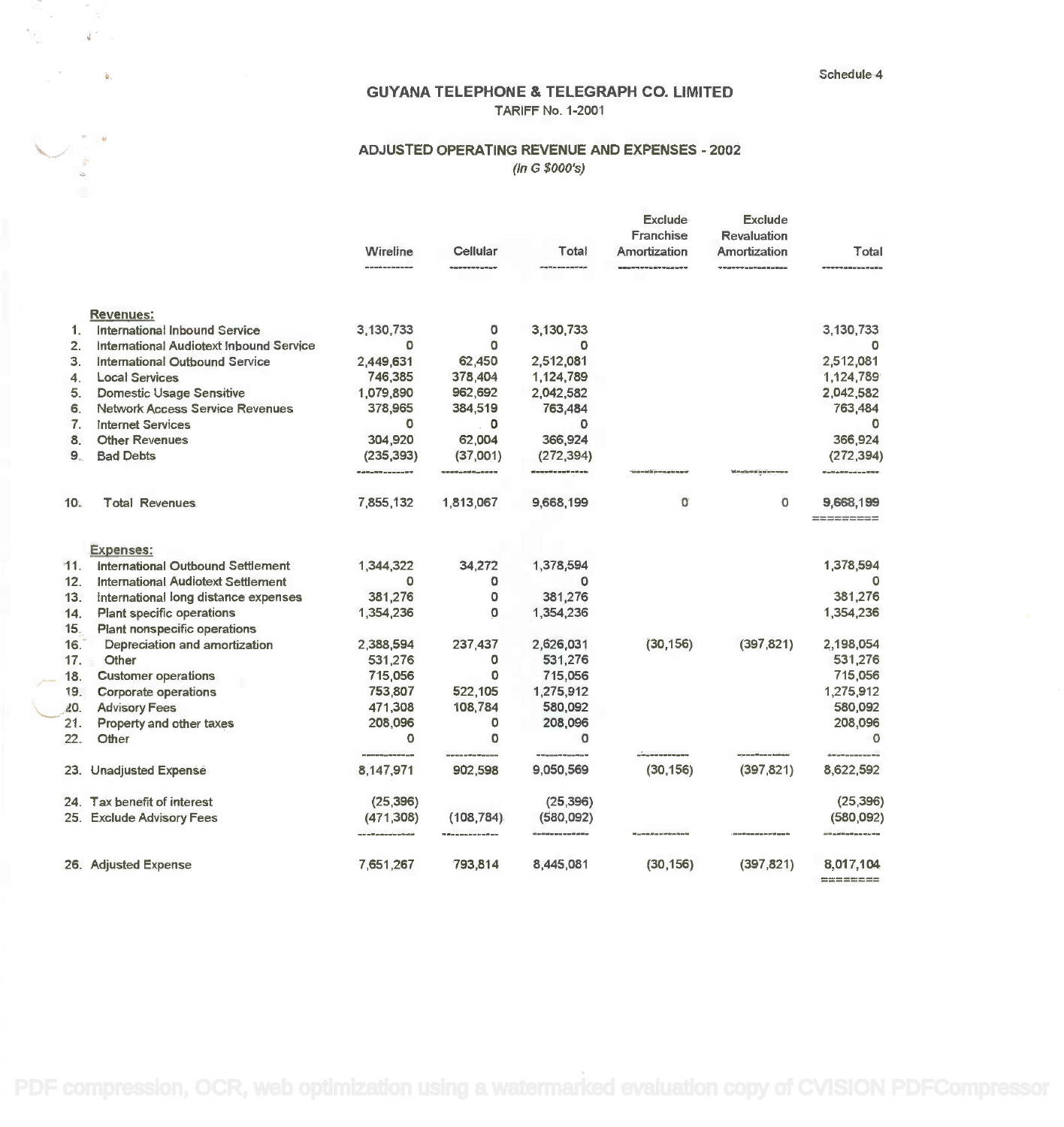#### GUYANA TELEPHONE & TELEGRAPH CO. LIMITED SChedule 5

TARIFF.No. 1-2001 TARIFF Jlo.1-2OO1

Sá.

أوبأها

|     |                                                           | <b>REVALUATION AMORTIZATION ADJUSTMENT</b> | (ln G \$000's)   |  |
|-----|-----------------------------------------------------------|--------------------------------------------|------------------|--|
|     |                                                           |                                            |                  |  |
| 1.  | GT&T gross revaluation adjustment                         | 4,436,339                                  |                  |  |
| 2.  | Average depreciation rate                                 | $9.0\%$ L.8                                |                  |  |
| 3.  | Recommended amortization to be eliminated                 | 397,821<br>=======                         | $L.1 \times L.2$ |  |
|     |                                                           |                                            |                  |  |
| 4.  | Depreciation and amortization                             | 2,626,031                                  |                  |  |
| 5.  | Less: Franchise right amortization.                       | 30.156 L.11                                |                  |  |
| 6.  | Depreciation of depreciable plant                         | 2.595.875                                  |                  |  |
| 7.  | Average depreciable plant                                 | 28,948,169                                 | L.16             |  |
| 8.  | Average depreciation rate                                 |                                            | 9.0% L.6/L.7     |  |
|     |                                                           | <b>HEIR</b>                                |                  |  |
|     | Franchise rights:                                         |                                            |                  |  |
| 9.  | 1/01/02                                                   | 986,580                                    |                  |  |
| 10. | 12/31/02                                                  | 956,424                                    |                  |  |
|     |                                                           |                                            |                  |  |
| 11. | 2002 amortization                                         | 30,156<br>$m = 1.5$                        | $L.9 - L.10$     |  |
|     | 30,156 is value reflected on page H-101 of 1/8/02 budget. |                                            |                  |  |

|                                                | 1/01/02    | 12/31/02             |                               |
|------------------------------------------------|------------|----------------------|-------------------------------|
|                                                |            |                      |                               |
| 12. Total telephone plant and franchise rights | 29,329,920 | 30,923,782 Sch.2 p.3 |                               |
| 13. Franchise rights                           | 986,580    |                      | 956,424 Sch.2 p.3             |
| 14. Construction in progress                   | 207,180    |                      | 207,180 Sch.2 p.3             |
| 15. Net depreciable plant                      | 28,136,160 |                      | 29.760.178 L.12 - L.13 - L.14 |
| 16. Average depreciable plant                  |            | 28,948,169           |                               |
|                                                |            |                      |                               |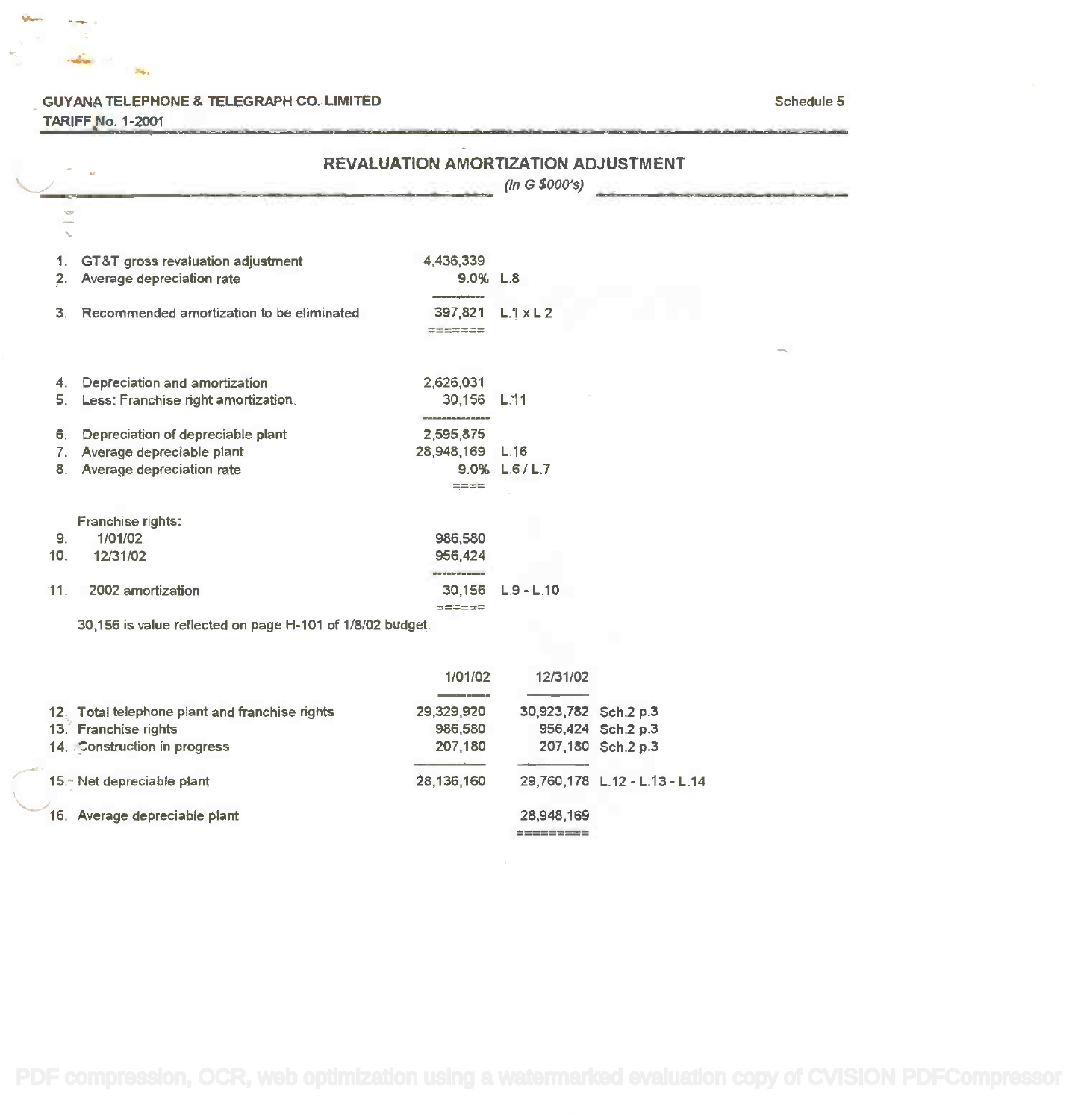### GUYANA TELEPHONE & TELEGRAPH CO. LIMITED **GUyANA TELEPHONE & TELEGRAPH** CO. **LIMITED** TARIFF No. 1-2001 **TARIFF** • No. **1-2001**

 $\mathcal{K}$ 

 $\sigma \sim \omega$ 

and the control

|                                           | (ln G \$000's) |                       |
|-------------------------------------------|----------------|-----------------------|
|                                           | 2002           |                       |
| Interest expense<br>1.                    |                | 31,040 Sch.3 p.4 L.24 |
| Income tax rate<br>2.                     | 45.0%          |                       |
| Tax savings from interest deduction<br>3. |                | 13,968 L.1 x L.2      |
| 1 - income tax rate<br>4.                 | 55.0%          |                       |
| Decrease in operating expense<br>5.       | 25,396         |                       |
|                                           |                |                       |
|                                           |                |                       |
|                                           |                |                       |
|                                           |                |                       |
|                                           |                |                       |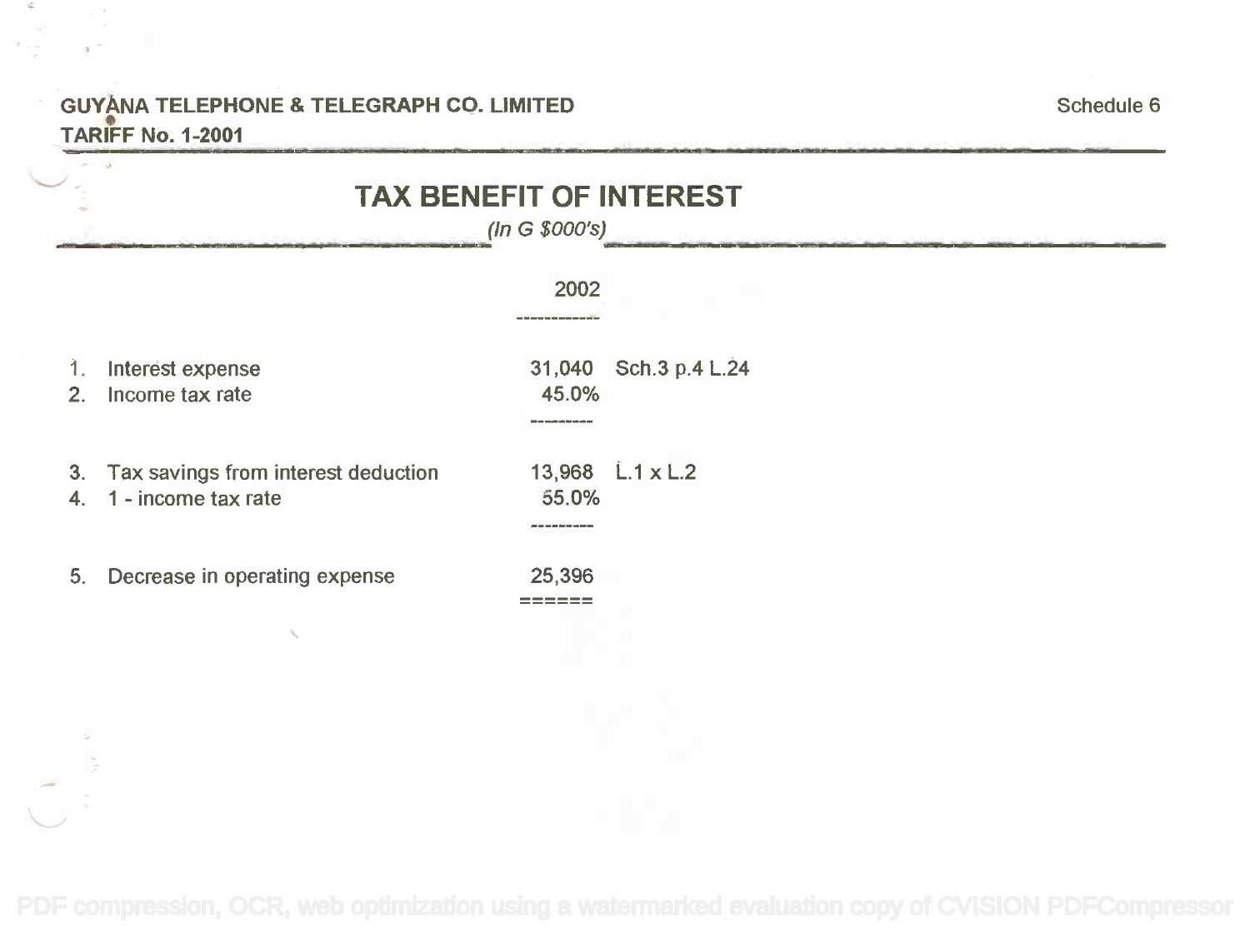# Guyana Telephone and Telegraph **Guyana Telephone and Telegraph** Increase in Revenues to be Generated from the Proposed Increase in Rates G\$ G\$

|                                                                                                                                                                                                                                                    |       | <b>Current</b><br>(A) | Proposed<br>(B)    | Increase<br>$(C=BA)$ | <b>Test Year</b><br><b>Minutes</b><br>(D) | Increased<br><b>Revenues</b><br>$(E=C^*D)$ |
|----------------------------------------------------------------------------------------------------------------------------------------------------------------------------------------------------------------------------------------------------|-------|-----------------------|--------------------|----------------------|-------------------------------------------|--------------------------------------------|
| Intra-Exchange Revenue                                                                                                                                                                                                                             | Day   | 0.20                  | 0.60               | 0.40                 | 320, 191, 321                             | \$128,076,528                              |
|                                                                                                                                                                                                                                                    | Night | 0.10                  | 0.30               | 0.20                 | 158,018,081                               | 31,603,616<br>\$159,680,145                |
| Inter-Exchange Revenues <sup>1</sup>                                                                                                                                                                                                               | Day   |                       |                    | 0.344                | 124, 168, 446                             | \$42,713,945                               |
|                                                                                                                                                                                                                                                    | Night |                       |                    | 0.344                | 58,097,314                                | 19,985,476<br>\$62,699,421                 |
| 1 TOTAL EXCHANGE INCREASE                                                                                                                                                                                                                          |       |                       |                    |                      | <b>Test Year</b>                          | \$222,379,566                              |
| <b>Recurring Charges</b>                                                                                                                                                                                                                           |       |                       |                    |                      | Units                                     |                                            |
| Residential Main Line (1st and 2nd)                                                                                                                                                                                                                |       | 250.00                | 500.00             | 250.00               | 701,868                                   | \$175,467,000                              |
| Residential Mian Line (3rd and over)<br>Business Main Line (First 4 lines)                                                                                                                                                                         |       | 500.00<br>1,000.00    | 750.00<br>1,500.00 | 250.00<br>500.00     | 120<br>239,022                            | 30,000<br>S<br>119,511,000                 |
| 2 TOTAL BASIC CHARGE INCREASE                                                                                                                                                                                                                      |       |                       |                    |                      |                                           | \$295,008,000                              |
| <b>QUANTIFIED INCREASE</b>                                                                                                                                                                                                                         |       |                       |                    |                      |                                           | \$517,387,566                              |
| <b>International Outbound</b><br>Eliminate Second Off-Peak period and rates (except US)<br>Decrease Peak and Off Peak rates to UK to \$136 and \$123, respectively<br>Decrease Peak and First Off Peak Rates to US to \$100 and \$90, respectively |       |                       |                    |                      |                                           | Unable to Quantify<br>$\mathbb{H}$         |

[PDF compression, OCR, web optimization using a watermarked evaluation copy of CVISION PDFCompressor](http://www.cvisiontech.com)